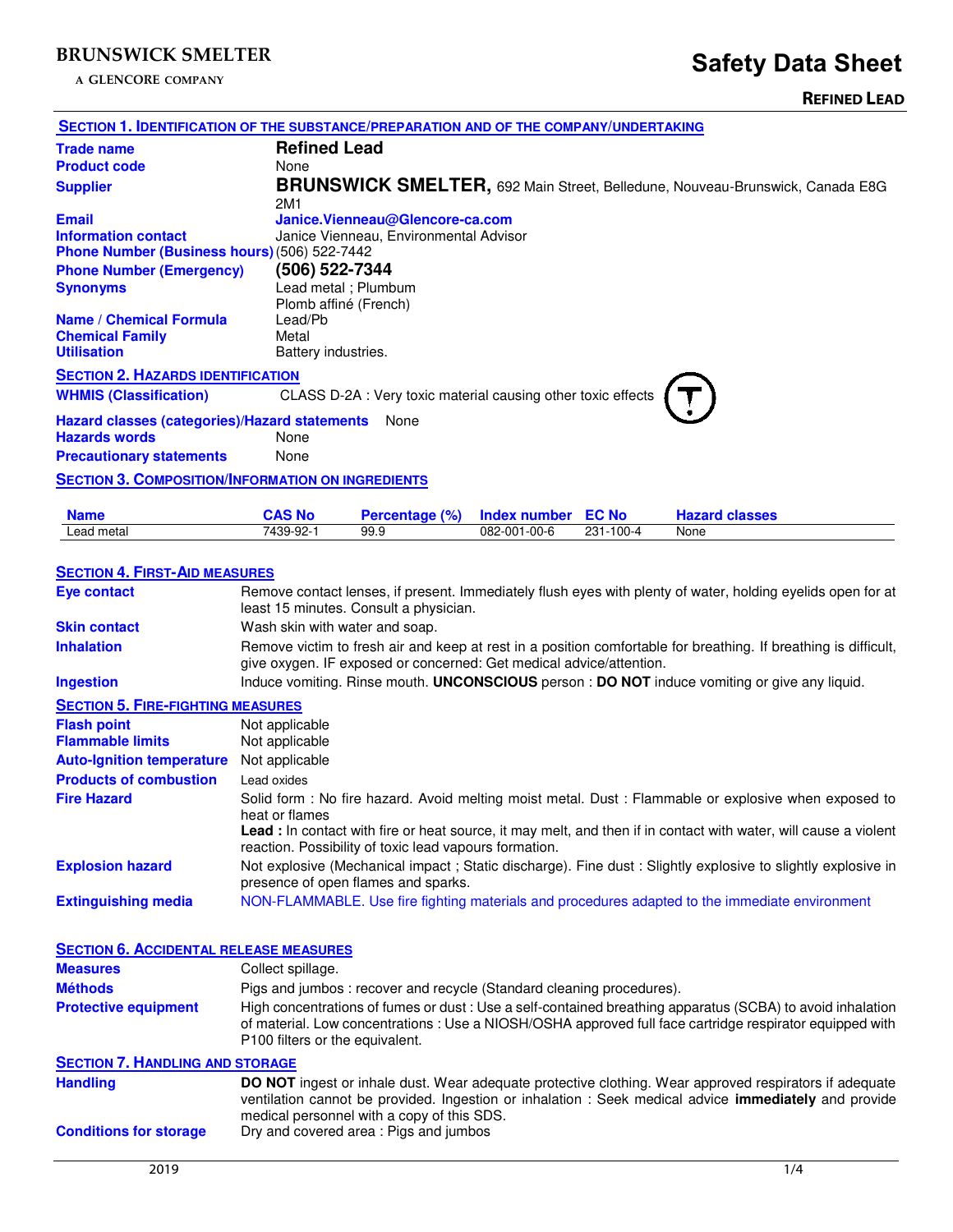**A GLENCORE COMPANY**

## **SECTION 8. EXPOSURE CONTROLS/PERSONAL PROTECTION**

|                                                                   |                                                                                                                                                                                                                                                                                                               |                                                                                                                                                                                                                                                                                                                                                                                                                                                                                                                                                                                                                                                                                                                                                                                                                     |                                                                                                                                                                                                                          | <b>Control parameters</b><br><b>ACGIH (U.S.A.) 2011</b><br>OSHA (U.S.A.) |                                                                                                                                                                                                |                                                                                                                                                           |  |
|-------------------------------------------------------------------|---------------------------------------------------------------------------------------------------------------------------------------------------------------------------------------------------------------------------------------------------------------------------------------------------------------|---------------------------------------------------------------------------------------------------------------------------------------------------------------------------------------------------------------------------------------------------------------------------------------------------------------------------------------------------------------------------------------------------------------------------------------------------------------------------------------------------------------------------------------------------------------------------------------------------------------------------------------------------------------------------------------------------------------------------------------------------------------------------------------------------------------------|--------------------------------------------------------------------------------------------------------------------------------------------------------------------------------------------------------------------------|--------------------------------------------------------------------------|------------------------------------------------------------------------------------------------------------------------------------------------------------------------------------------------|-----------------------------------------------------------------------------------------------------------------------------------------------------------|--|
| <b>Name</b>                                                       |                                                                                                                                                                                                                                                                                                               | <b>CAS No</b>                                                                                                                                                                                                                                                                                                                                                                                                                                                                                                                                                                                                                                                                                                                                                                                                       | Pourcentage (%)                                                                                                                                                                                                          | TLV-TWA ( $mg/m3$ )                                                      |                                                                                                                                                                                                | PEL-TWA (mg/m <sup>3</sup> )                                                                                                                              |  |
| Lead                                                              |                                                                                                                                                                                                                                                                                                               | 7439-92-1                                                                                                                                                                                                                                                                                                                                                                                                                                                                                                                                                                                                                                                                                                                                                                                                           | 99.9                                                                                                                                                                                                                     | 0.05 (Pb, inorganic comp. Pb)                                            |                                                                                                                                                                                                | 0.05 (Pb, compounds Pb)                                                                                                                                   |  |
| Note:                                                             | <b>Lead</b> : NIOSH REL-TWA ( $\leq$ 10 hours) : 0.05 mg/m <sup>3</sup> ; REL also applies to other lead compounds (as Pb); IDLH: 100 mg/m <sup>3</sup><br>(Metal ; Compounds). OSHA PEL-TWA : PEL also applies to other lead compounds (as Pb).<br>Consult local authorities for acceptable exposure limits. |                                                                                                                                                                                                                                                                                                                                                                                                                                                                                                                                                                                                                                                                                                                                                                                                                     |                                                                                                                                                                                                                          |                                                                          |                                                                                                                                                                                                |                                                                                                                                                           |  |
|                                                                   | <b>Engineering controls</b>                                                                                                                                                                                                                                                                                   |                                                                                                                                                                                                                                                                                                                                                                                                                                                                                                                                                                                                                                                                                                                                                                                                                     | Use process enclosures, local exhaust ventilation or other engineering controls to keep airborne levels<br>below recommended exposure limits.                                                                            |                                                                          |                                                                                                                                                                                                |                                                                                                                                                           |  |
|                                                                   | <b>Individual protection</b>                                                                                                                                                                                                                                                                                  | Safety glasses. Coveralls. Work gloves and boots. Dust respirator. Be sure to use a NIOSH approved<br>respirator equipped with P100 filters or equivalent when occupational exposure limits are exceeded.                                                                                                                                                                                                                                                                                                                                                                                                                                                                                                                                                                                                           |                                                                                                                                                                                                                          |                                                                          |                                                                                                                                                                                                |                                                                                                                                                           |  |
|                                                                   | <b>SECTION 9. PHYSICAL AND CHEMICAL PROPERTIES</b>                                                                                                                                                                                                                                                            |                                                                                                                                                                                                                                                                                                                                                                                                                                                                                                                                                                                                                                                                                                                                                                                                                     |                                                                                                                                                                                                                          |                                                                          |                                                                                                                                                                                                |                                                                                                                                                           |  |
| <b>Boiling point</b><br><b>Melting point</b><br><b>Solubility</b> | <b>Physical state and appearance</b><br><b>Molecular weight</b><br>pH (1% soln/water)<br><b>Critical temperature</b><br><b>Gravity specific</b><br><b>Vapour pressure</b><br><b>Vapour density</b>                                                                                                            | 207.19<br>Not applicable<br>1744°C (3171.2°F)<br>327.43°C (621.4°F)<br>Not available<br>11.34 (eau = 1)<br>1 mm Hg at $973^{\circ}$ C<br>Not available<br>Very slight (Water)                                                                                                                                                                                                                                                                                                                                                                                                                                                                                                                                                                                                                                       |                                                                                                                                                                                                                          |                                                                          | Solid (Soft, dense)<br><b>Taste</b><br><b>Colour</b><br><b>Volatility</b><br>% Moisture<br><b>Odour threshold</b><br>Water/Oil dist. coeff.<br><b>lonicity (in water)</b><br><b>Dispersion</b> | <b>Odour Odourless</b><br>Not applicable<br>Blue-grey<br>Not available<br>Not applicable<br>Not available<br>Not available<br>Not available<br>No (Water) |  |
|                                                                   | <b>SECTION 10. STABILITY AND REACTIVITY</b>                                                                                                                                                                                                                                                                   |                                                                                                                                                                                                                                                                                                                                                                                                                                                                                                                                                                                                                                                                                                                                                                                                                     |                                                                                                                                                                                                                          |                                                                          |                                                                                                                                                                                                |                                                                                                                                                           |  |
| <b>Stability</b><br><b>Reactivity</b>                             | <b>Dangerous decomposition</b> Metallic oxides<br><b>Conditions to avoid</b><br>Dangerous polymerization No<br><b>Materials to avoid</b>                                                                                                                                                                      | Yes<br>None<br>None                                                                                                                                                                                                                                                                                                                                                                                                                                                                                                                                                                                                                                                                                                                                                                                                 | Lead: Violent reaction on ignition with: Chlorine trifluoride, concentrated hydrogen peroxide, ammonium<br>nitrate, sodium acetylide. Other incompatibilities : Sodium nitrate, zirconium, disodium acetylide, oxidants. |                                                                          |                                                                                                                                                                                                |                                                                                                                                                           |  |
| <b>Corrosivity</b>                                                |                                                                                                                                                                                                                                                                                                               | No                                                                                                                                                                                                                                                                                                                                                                                                                                                                                                                                                                                                                                                                                                                                                                                                                  |                                                                                                                                                                                                                          |                                                                          |                                                                                                                                                                                                |                                                                                                                                                           |  |
|                                                                   | <b>SECTION 11. TOXICOLOGICAL INFORMATION</b>                                                                                                                                                                                                                                                                  |                                                                                                                                                                                                                                                                                                                                                                                                                                                                                                                                                                                                                                                                                                                                                                                                                     |                                                                                                                                                                                                                          |                                                                          |                                                                                                                                                                                                |                                                                                                                                                           |  |
|                                                                   | <b>Routes of Eentry</b>                                                                                                                                                                                                                                                                                       | Ingestion. Inhalation.                                                                                                                                                                                                                                                                                                                                                                                                                                                                                                                                                                                                                                                                                                                                                                                              |                                                                                                                                                                                                                          |                                                                          |                                                                                                                                                                                                |                                                                                                                                                           |  |
|                                                                   | <b>Carcinogenicity</b>                                                                                                                                                                                                                                                                                        |                                                                                                                                                                                                                                                                                                                                                                                                                                                                                                                                                                                                                                                                                                                                                                                                                     |                                                                                                                                                                                                                          |                                                                          |                                                                                                                                                                                                |                                                                                                                                                           |  |
| <b>Mutagenicity</b>                                               |                                                                                                                                                                                                                                                                                                               | Lead: POSSIBLE (Group 2B, IARC) (EPA) ; CARCINOGEN (Animal, A3, ACGIH).<br><b>Lead</b> : Cytogenetic analysis : 23 $\mu g/m^3/16$ week (Inhalation, Rat) ; DNA damage : 4.2 ng/l/6 year-                                                                                                                                                                                                                                                                                                                                                                                                                                                                                                                                                                                                                            |                                                                                                                                                                                                                          |                                                                          |                                                                                                                                                                                                |                                                                                                                                                           |  |
| <b>Teratogenicity</b>                                             |                                                                                                                                                                                                                                                                                                               | intermittent (Inhalation, Human). (RTECS).<br>Lead : ORAL (LoTD) : 0.2 ppb (Multigeneration) Specific developmental abnormalities : Urogenital system<br>; 24 µg/kg (Multigeneration) Effects on newborn : Physical (Mouse). (RTECS).                                                                                                                                                                                                                                                                                                                                                                                                                                                                                                                                                                               |                                                                                                                                                                                                                          |                                                                          |                                                                                                                                                                                                |                                                                                                                                                           |  |
| <b>Acute toxicity</b>                                             |                                                                                                                                                                                                                                                                                                               | Lead: ORAL acute (LoLD): 155 mg/kg (Human); 0.2 mg/kg (Rat). INHALATION acute (LoTC): 10 µg/m <sup>3</sup><br>(Human). INTRAPERITONEAL acute (LoLD) : 1 g/kg (Rat). (RTECS).                                                                                                                                                                                                                                                                                                                                                                                                                                                                                                                                                                                                                                        |                                                                                                                                                                                                                          |                                                                          |                                                                                                                                                                                                |                                                                                                                                                           |  |
| <b>Acute effects</b>                                              |                                                                                                                                                                                                                                                                                                               | Conditions and work practices which generate dust or fumes should be avoided or controlled. Possibility of<br>eyes and skin irritation<br>Lead: Absorption is easier by inhalation and the symptoms develop more quickly than by ingestion.<br>Symptoms : Loss of appetite, anemia, insomnia, headache, muscle and joint pain. Toxicity by ingestion,<br>compared to those by inhalation, requires greater concentrations before symptom onset.                                                                                                                                                                                                                                                                                                                                                                     |                                                                                                                                                                                                                          |                                                                          |                                                                                                                                                                                                |                                                                                                                                                           |  |
| <b>Toxicity</b>                                                   | <b>Chronic Effects</b>                                                                                                                                                                                                                                                                                        | Possiblility of toxic effects to : Liver, lungs, kidneys, blood ; Nervous and reproductive systems. Non-<br>controlled repeated or prolonged exposure : Possibility of target organs damages.<br>Lead: Target organs for acute and chronic overexposure (NIOSH 90-117) : Blood, gingival tissues ; gastro-<br>intestinal, central nervous, renal systems. Symptoms of acute overexposure often develop abruptly and<br>resemble those of chronic overexposure : Anaemia, lassitude, weakness, nausea, vomiting, abdominal<br>cramps, constipation, confusion, convulsions, muscular weakness, muscular and joint pains. Target organs<br>(Chronic overexposure) : Blood, kidneys, digestive, nervous and reproductive systems.<br>Persons with the following pre-existing conditions warrant particular attention : |                                                                                                                                                                                                                          |                                                                          |                                                                                                                                                                                                |                                                                                                                                                           |  |
|                                                                   |                                                                                                                                                                                                                                                                                                               |                                                                                                                                                                                                                                                                                                                                                                                                                                                                                                                                                                                                                                                                                                                                                                                                                     |                                                                                                                                                                                                                          |                                                                          |                                                                                                                                                                                                |                                                                                                                                                           |  |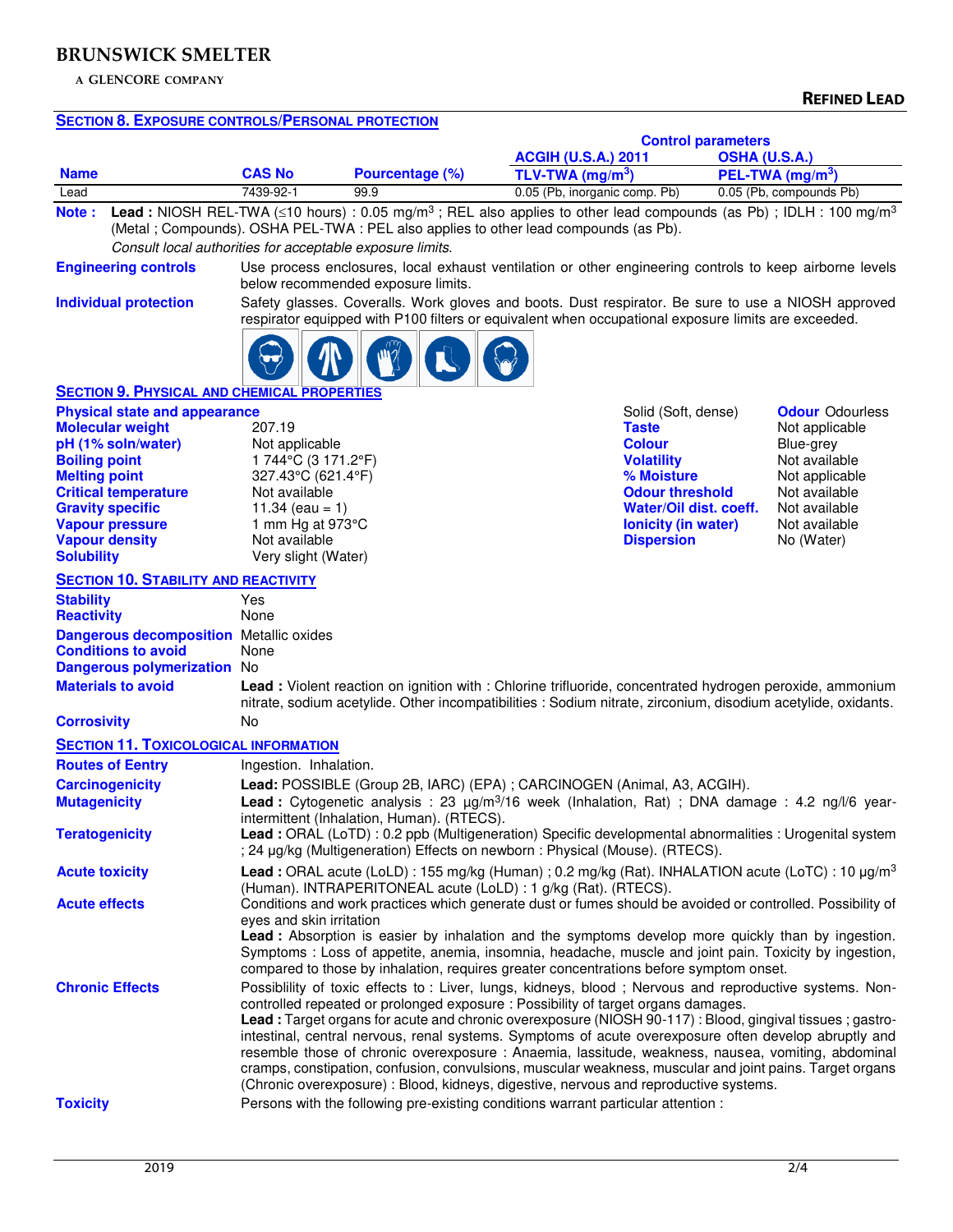**A GLENCORE COMPANY**

**Lead :** Anaemia, pregnant or breast feeding women and women of child bearing age. Preferred method for biological monitoring : Blood lead levels (Pb blood) measurement (BEI 30 μg/100 ml) ; Sampling time : Not critical.

Eating, drinking and smoking must be prohibited in areas where this material is handled and processed. Wash hands and face before eating, drinking and smoking.

### **SECTION 12. ECOLOGICAL INFORMATION**

| <b>Ecotoxicity</b>                                       | <b>Heavy metals:</b> Harmful to aquatic life.                                                 |  |  |  |
|----------------------------------------------------------|-----------------------------------------------------------------------------------------------|--|--|--|
| <b>Toxicity to animals</b>                               | Lead: ORAL acute (LoLD): 155 mg/kg (Human) ; 0.2 mg/kg (Rat). INHALATION acute (LoTC):        |  |  |  |
|                                                          | 10 μg/m <sup>3</sup> (Human). INTRAPERITONEAL acute (LoLD) : 1 g/kg (Rat). (RTECS).           |  |  |  |
| <b>Mobility (Soil)</b>                                   | Metals: Soluble compounds produced by acidic conditions, becomes mobile in water and in soil. |  |  |  |
| <b>Persistence and degradability</b>                     | Not applicable                                                                                |  |  |  |
| <b>Biodegradation products</b>                           | Not applicable                                                                                |  |  |  |
| <b>Biodegradation products (Toxicity)</b> Not applicable |                                                                                               |  |  |  |
| <b>Bioaccumulation</b>                                   | Not applicable                                                                                |  |  |  |
| <b>Remarks on environment</b>                            | Due to the product's composition, particular attention must be taken.                         |  |  |  |
| <b>BOD5 and COD</b>                                      | Not available                                                                                 |  |  |  |
| <b>SECTION 13 DISPOSAL CONSIDERATIONS</b>                |                                                                                               |  |  |  |

#### **SECTION 13. DISPOSAL CONSIDERATIONS**

**Disposal methods** Recycle to process, if possible. P501-Dispose of contents/container in full compliance with Federal, Provincial and local regulations.

#### **SECTION 14. TRANSPORT INFORMATION**

| <b>TDG</b>                  |               |
|-----------------------------|---------------|
| <b>Proper Shipping Name</b> | Not Regulated |
| <b>UN Number</b>            |               |
| <b>Class</b>                | -             |
| <b>Packing Group</b>        | -             |

#### **IMDG**

| <b>Proper Shipping Name</b> | Not Regulated |
|-----------------------------|---------------|
| <b>UN Number</b>            |               |
| <b>Class</b>                |               |
| <b>Packing Group</b>        |               |

#### **IATA**

| <b>Proper Shipping Name</b> | Not Regulated |
|-----------------------------|---------------|
| <b>UN Number</b>            | -             |
| <b>Class</b>                | -             |
| <b>Packing Group</b>        | -             |

### **SECTION 15 REGULATORY INFORMATION**

| <b>Labelling (GHS)</b>                                   | Regulation (EC) No 1272/2008 CLP : Not listed.                                                                                                                                                                                                                                                                                                                       |
|----------------------------------------------------------|----------------------------------------------------------------------------------------------------------------------------------------------------------------------------------------------------------------------------------------------------------------------------------------------------------------------------------------------------------------------|
| <b>Labelling (DSD)</b>                                   | EU (Regulation 67/548/EEC): Not listed.<br>EU: Consolidated Inventories: Listed<br><b>Lead: EU Consolidated Inventories: EC Number 231-100-4</b><br>Not classified in the Annex I of Directive 67/548/EEC<br>Not listed in the Annex I of Council Regulation No (EC) 304/2003<br>Not listed in a priority list (as foreseen under Council Regulation (EEC) No 793/93 |
| <b>Risk phrases (DSD)</b><br><b>Safety phrases (DSD)</b> | None.<br>None                                                                                                                                                                                                                                                                                                                                                        |
| <b>CEPA DSL (CANADA)</b>                                 | CANADIAN ENVIRONMENTAL PROTECTION ACT (CEPA) : on the Domestic Substances List (DSL)<br>; acceptable for use under the provisions of CEPA.                                                                                                                                                                                                                           |
| <b>Regulation (U.S.A.)</b>                               | CERCLA Section 103 Hazardous substances (40 CFR 302.4); SARA 110 ATSDR CERCLA Priority<br>List: Listed; SARA Section 313, Toxic Chemicals (40 CFR 372.65): Listed.<br><b>Lead</b> $(RQ)$ : *10 pounds $(4.54 \text{ kg})$                                                                                                                                            |
|                                                          | TSCA (EPA, Toxic Substance Control Act) Chemical Inventory (40 CFR710) : Listed.<br>Lead                                                                                                                                                                                                                                                                             |
|                                                          | *No declaration required if the diameter of the piece of solid metal released is equal to or exceeds<br>100 micrometers (0.004 inches).                                                                                                                                                                                                                              |